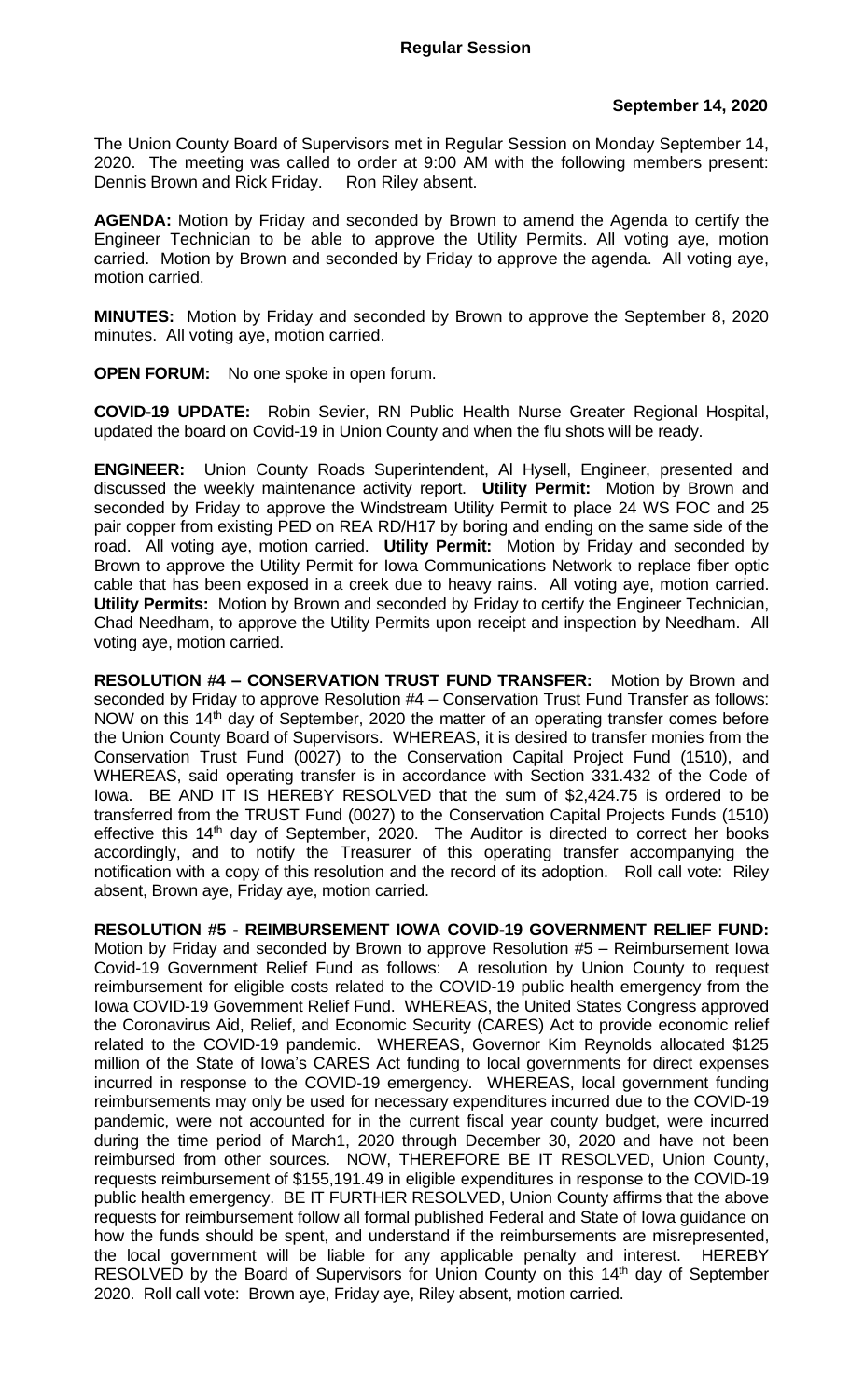**CLERK'S REPORT:** Motion by Brown and seconded by Friday to accept the Union County Clerk's Report as presented by Union County Auditor, Sandy Hysell. All voting aye, motion carried.

**LIQUOR LICENSE – CROMWELL HARVEST FEST 2020:** Motion by Brown and seconded by Friday to approve the Liquor License for Cromwell Harvest Fest 2020. All voting aye, motion carried.

**CLAIMS:** Motion by Friday and seconded by Brown to approve Claim #141648 - Claim #141819 for a total of \$497,972.03 as follows:

| ACCESS TECHNOLOGIES INC                  | \$1,149.81  | LEGAL DIRECTORIES PUBLSHNG            | \$62.81     |
|------------------------------------------|-------------|---------------------------------------|-------------|
| <b>ACCESS TECHNOLOGIES INC</b>           | \$10,573.20 | LYNAM, CAREY                          | \$2,979.91  |
| ADAIR COUNTY SHERIFF OFFICE              | \$1,181.45  | M & M MOTORS                          | \$2,453.50  |
| ADAMS COUNTY FREE PRESS                  | \$22.90     | M & M SALES COMPANY                   | \$6.39      |
| <b>ADAMS COUNTY SHERIFFS OFFICE</b>      | \$68.00     | MAC ASPHALT                           | \$27,775.00 |
| <b>AGRIVISION GROUP LLC</b>              | \$3,654.90  | MAFFETT, THOMAS E                     | \$20.00     |
| AKIN BUILDING CENTER                     | \$2,478.03  | MAIL SERVICES LLC                     | \$466.27    |
| ALLEN, MAYNARD                           | \$70.00     | <b>MAINSTAY SYSTEMS INC</b>           | \$2,763.00  |
| <b>ALLIANT ENERGY</b>                    | \$5,479.03  | <b>MALLOY REPORTING SERVICE</b>       | \$196.00    |
| <b>BM SALES</b>                          | \$895.50    | MASTERCARD/ISSB                       | \$1,204.39  |
| <b>BOB BARKER COMPANY INC</b>            | \$163.28    | MCGUIRE, BONNIE                       | \$500.00    |
| <b>BOMGAARS</b>                          | \$945.84    | MEDIACOM                              | \$1,260.73  |
| BONANNO, BRIAN                           | \$683.64    | METAL CULVERTS INC                    | \$20,857.50 |
| BRETT STREET POWERWASHING INC            | \$600.00    | <b>METRO WASTE AUTHORITY</b>          | \$29,539.12 |
| <b>BUTTERFIELD SALES &amp; EQUIPMENT</b> | \$1,412.20  | MILLER, LONNY DEAN                    | \$313.50    |
| CALHOUN-BURNS & ASSOC INC                | \$1,798.50  | MMIT BUSINESS SOLUTIONS GRP           | \$122.50    |
| CARE                                     | \$18,000.00 | MORRISON, CLEM                        | \$684.00    |
| CENTRAL IOWA DETENTION CENTER            | \$838.43    | MURPHY TRACTOR & EQUIPMENT CO         | \$6,581.50  |
| CENTRAL IOWA READY MIX                   | \$1,240.00  | <b>NAPA</b>                           | \$3,642.02  |
| <b>CENTURY LINK</b>                      | \$117.72    | NEW HORIZONS-FAMILY ENHNCMNT CNTR     | \$7,101.80  |
| CHAMBERLAIN, KARI                        | \$20.00     | NORSOLV SYSTEMS ENVIRON SRV           | \$168.95    |
| CHAMBERLAIN, STEVE                       | \$20.00     | NOSEKABEL, LORI                       | \$119.00    |
| <b>CHAT MOBILITY</b>                     | \$191.13    | OFFICE MACHINES COMPANY               | \$27.93     |
| CHEROKEE MENTAL HEALTH INST              | \$575.14    | OHALLORAN INTERNATIONAL               | \$2,706.87  |
|                                          | \$2,005.12  |                                       | \$223.18    |
| <b>CHOICE INC</b>                        |             | <b>OMG MIDWEST</b>                    |             |
| <b>CINTAS FIRST AID &amp; SAFETY</b>     | \$199.65    | OTIS, TERRY & ROGER                   | \$1,500.00  |
| CITY LAUNDERING COMPANY                  | \$332.66    | PARLETT, SHARMA                       | \$500.00    |
| <b>CITY OF AFTON</b>                     | \$288.23    | PARTNERSHIP FOR PROGRESS              | \$1,922.00  |
| <b>CITY OF CRESTON</b>                   | \$560.16    | PEARSON FAMILY FUNERAL SERVICE        | \$470.00    |
| <b>CITY OF LORIMOR</b>                   | \$28.00     | PITNEY BOWES BANK                     | \$2,000.00  |
| CLAUSEN, DEBRA                           | \$375.00    | PITNEY BOWES GLOBAL FINANCIAL SRVCS   | \$61.65     |
| COOK, JOHN R                             | \$31.96     | <b>PODIUM INK</b>                     | \$1,056.00  |
| COONEY, HOWARD JOSEPH II                 | \$52,827.99 | POKORNY BP & AUTOMOTIVE SERVICE       | \$1,152.14  |
| <b>CORNING RENTAL</b>                    | \$6,055.71  | POWERS FUNERAL HOME                   | \$340.00    |
| <b>COUNTRY CARE CENTER CORP</b>          | \$1,922.00  | PRAIRIE SOLID WASTE AGENCY            | \$20,460.00 |
| <b>CREATE CRESTON</b>                    | \$1,054.00  | PROFESSIONAL OFFICES SERVICES         | \$4,134.66  |
| <b>CREST HAVEN CARE CENTER</b>           | \$2,444.00  | PROVOST, JILL MARIE                   | \$50.00     |
| <b>CRESTON AREA FOOD PANTRY</b>          | \$1,000.00  | PROVOST, KEVIN                        | \$25.03     |
| <b>CRESTON ARTS</b>                      | \$1,306.62  | RED OAK WELDING SUPPLIES              | \$20.40     |
| <b>CRESTON PUBLISHING COMPANY</b>        | \$1,693.94  | RONS PEST SOLUTIONS LLC               | \$425.00    |
| CROSSROADS MENTAL HEALTH CNTR            | \$17,458.00 | <b>SCC NETWORKS</b>                   | \$41.20     |
| DECKER, JIM & KAREN                      | \$500.00    | SCHAEFER, MINDY                       | \$446.85    |
| DJR HOLDING CORPORATION                  | \$71.46     | SCHILDBERG CONSTRUCTION INC           | \$74,443.53 |
| <b>ECHO GROUP INC</b>                    | \$9.49      | SCHNEIDER GEOSPATIAL LLC              | \$2,670.00  |
| EIGHME, FRANKLIN                         | \$1,729.46  | SECRETARY OF STATE OF IOWA-NOTARY DIV | \$30.00     |
| <b>ELECTRONIC ENGINEERING</b>            | \$350.95    | SERVICE TECHS INC                     | \$88.99     |
| <b>EVORA CONSULTING LTD</b>              | \$2,220.00  | SIDDENS, TERI                         | \$25.00     |
| <b>FARMERS ELECTRIC COOP</b>             | \$4,724.89  | SIRWA-SOUTHERN IA RURAL WATER ASSOC   | \$35.78     |
| <b>FASTENAL COMPANY</b>                  | \$2,004.93  | SOLUTIONS!                            | \$117.00    |
| FIRST COMMUNICATIONS LLC                 | \$59.66     | SORENSEN, MITCH                       | \$75.00     |
| FRY-SCHNORMEIER, BAILEY                  | \$152.70    | SOUTHWEST IOWA PLANNING COUNCIL       | \$256.00    |
| <b>GARDEN &amp; ASSOCIATES LTD</b>       | \$2,294.94  | SOUTHWEST IOWA RURAL ELECT COOP       | \$515.26    |
| <b>GRAINGER</b>                          | \$193.12    | SPEER FINANCIAL INC                   | \$365.00    |
| <b>GRAPHIC DISPLAYS</b>                  | \$225.00    | SQUIER, KEN                           | \$59.00     |
| <b>GREATAMERICA FINANCIAL SERVICES</b>   | \$98.74     | STALCUP, MARK                         | \$20.00     |
| <b>GREATER REGIONAL MEDICAL CENTER</b>   | \$27,139.27 | STATE HYGIENIC LABORATORY-A/R         | \$71.00     |
| <b>GREATER REGIONAL MEDICAL CENTER</b>   | \$7,416.48  | STEWART, DICK                         | \$150.00    |
| <b>GREEN VALLEY PEST CONTROL</b>         | \$250.00    | SWANSON, LISA                         | \$15.90     |
| <b>HARRISON TRUCK CENTERS</b>            | \$203.91    | TAC10 INC                             | \$34,573.00 |
| HAYES CONCRETE CONSTRUCTION              | \$1,028.00  | THATCHER, CARL V                      | \$100.00    |
| HILL, WAYNE E                            | \$635.07    | <b>TRUE VALUE</b>                     | \$199.98    |
| <b>HOUSBY MACK INC</b>                   | \$200.00    | UNION COUNTY ENGINEER                 | \$702.14    |
| HUSBAND, AMANDA                          | \$76.50     | UNION COUNTY SHERIFF                  | \$1,679.36  |